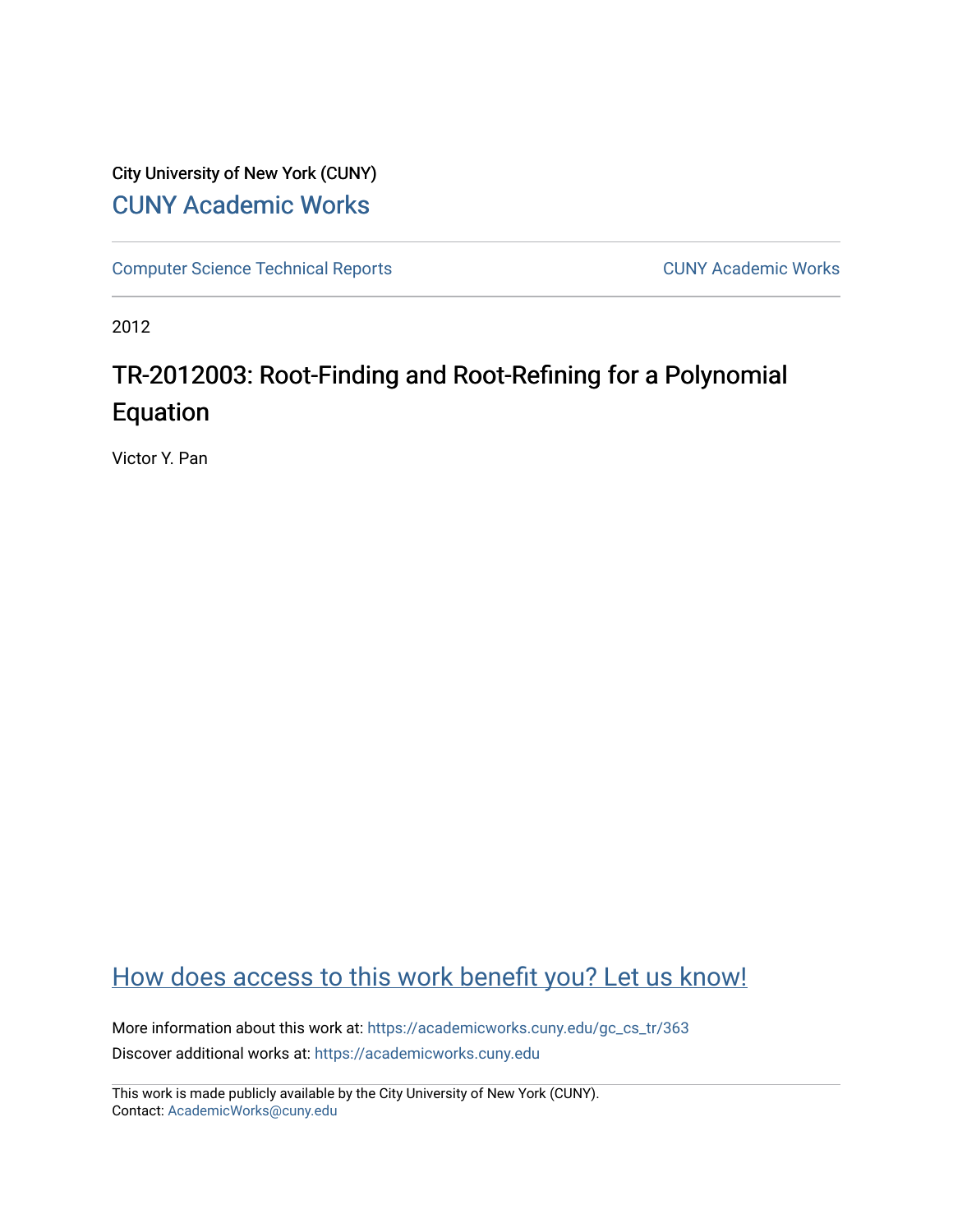## **Root-finding and Root-refining for a Polynomial Equation**

Victor Y. Pan Supported by NSF Grant CCF-1116736 and PSC CUNY Award 64512–0042.

> Department of Mathematics and Computer Science Lehman College of the City University of New York Bronx, NY 10468 USA victor.pan@lehman.cuny.edu, home page: http://comet.lehman.cuny.edu/vpan/

**Abstract.** Polynomial root-finders usually consist of two stages. At first a crude approximation to a root is slowly computed; then it is much faster refined by means of the same or distinct iteration. The efficiency of computing an initial approximation resists formal study, and the users rely on empirical data. In contrast, the efficiency of refinement is formally measured by the classical concept  $q^{1/d}$  where q denotes the convergence order, whereas *d* denotes the number of function evaluations per iteration. In our case of a polynomial of a degree *n* we use 2*n* arithmetic operations per its evaluation of at a point. Noting this we extend the definition to cover iterations that are not reduced to function evaluations alone, including iterations that simultaneously refine *n* approximations to all *n* roots of a degree *n* polynomial. By employing two approaches to the latter task, both based on recursive polynomial factorization, we yield refinement with the efficiency  $2^d$ ,  $d = cn/\log^2 n$  for a positive constant *c*. For large *n* this is a dramatic increase versus the record efficiency 2 of refining an approximation to a single root of a polynomial. The advance could motivate practical use of the proposed root-refiners.

**KEYWORDS:** Root-finders, Root-refiners, Efficiency, Polynomial factorization, Companion matrix methods

#### **1 Two stages of iterative polynomial root-finding**

The classical problem of polynomial root-finding is still a subject of intensive study because of its important applications to geometric modelling, financial mathematics, signal processing, control, and in particular to computer algebra, for which this is a fundamental task. We refer the reader to Bell (1940), Boyer (1968), and Pan (1997 and 1998) on the rich history of this subject and to McNamee (2002 and 2007) and McNamee and Pan (2012) on numerous old and new polynomial root-finders.

A typical iterative polynomial root-finder consists of two stages. At first substantial effort is invested into computing an initial point that lies much closer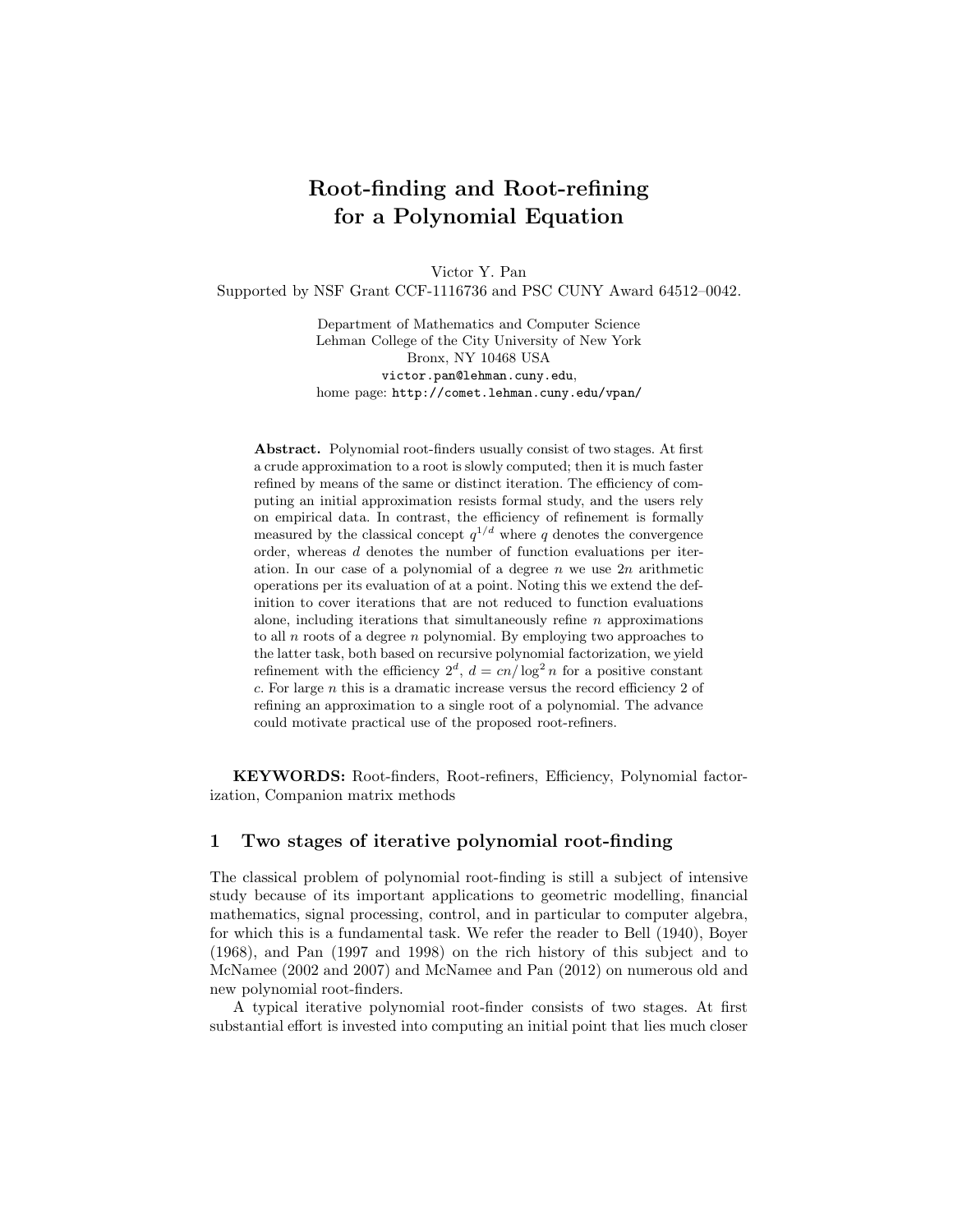to one of the roots than to any other of them. Then the same or another iteration refines this approximation. The following result provides formal support.

**Theorem 1.** *(Corollary 4.5 from Renegar (1987).) Assume a polynomial*

$$
p(x) = \sum_{i=0}^{n} p_i x^i = p_n(x - z_1) \cdots (x - z_n), \ p_n \neq 0,
$$
 (1)

*and Newton's iteration*

$$
x_{i+1} = x_i - p(x_i) / p'(x_i), i = 0, 1, ...
$$
 (2)

*where*  $5n^2|x_0 - z_1| \le \min_{j>1} |x_0 - z_j|$ . Then  $|x_i - z_1| \le 2^{3-2^i}|x_0 - z_1|$ , that is *the iteration conveges quadratically from the initial point*  $x_0$ *.* 

On preceding works and on variations and extensions, which cover Newton's processes in Banach spaces and other iterative root-finders, see Kantorovich and Akilov (1982), Theorem V.4.3; Kim (1985), Smale (1986), Renegar (1987), Curry (1989), Petkovic and Herceg (2001), and the bibliography therein.

#### **2 Divide-and-conquer factorization**

Schönhage (1982), Neff and Reif (1994), and Pan (1995 and 2002) numerically factorize a polynomial  $p(x) = \sum_{i=0}^{n} p_i x^i$  of (1) into the product of two non-<br>constant factors and continue this splitting process recursively until factorization constant factors and continue this splitting process recursively until factoriztion (1) of  $p(x)$  into the product of *n* linear factors is closely approximated. Then the *n* approximate roots  $z_j$  are readily recovered such that  $|x_j - z_j| \leq 1/2^b$ for a sufficiently large *b* and  $j = 1, \ldots, n$ . This process in Pan (1995) uses  $\mathcal{O}(n)$  ops with the precision  $O(bn)$ , that is  $\mathcal{O}(n^2b)$  Boolean (that is bitwise) operations. Here and hereafter "ops" stand for "arithmetic operations" and  $\mathcal{O}(f(b, n))$  means  $O(f(b, n))$  up to polylog factors in  $b + n$ . Pan (2002) decreases the Boolean cost bound by a factor *n* where we just seek  $x_1, \ldots, x_n$  such that  $||p(x) - p_n(x - x_1) \cdots (x - x_n)||_1 \leq 2^b ||p(x)||_1, ||\sum_i u_i x^i||_1 = \sum_i |u_i|.$ 

Computing such a polynomial factorization is important in its own right because of the applications to time series analysis, Weiner filtering, noise variance estimation, covariance matrix computation, and the study of multi-channel systems (see Wilson (1969), Box and Jenkins (1976), Barnett (1983), Demeure and Mullis (1989 and 1990), and Van Dooren (1994)). Theoretical impact includes extension to the isolation of the roots of a polynomial  $p(x)$  with integer coefficients of length at most *l* and with distinct roots. (Isolation means computation of *n* disjoint discs, each containing a single root of  $p(x)$ .) Assuming the equation  $b = \lfloor (2n+1)(l+1+\log(n+1)) \rfloor$ , which links *l* to the precision *b* of the factorization, the extension is proved in Section 20 of Schönhage  $(1982)$  based on the gap theorem of Mahler (1964). Combination with the estimates of Pan (2002) yields the following important result.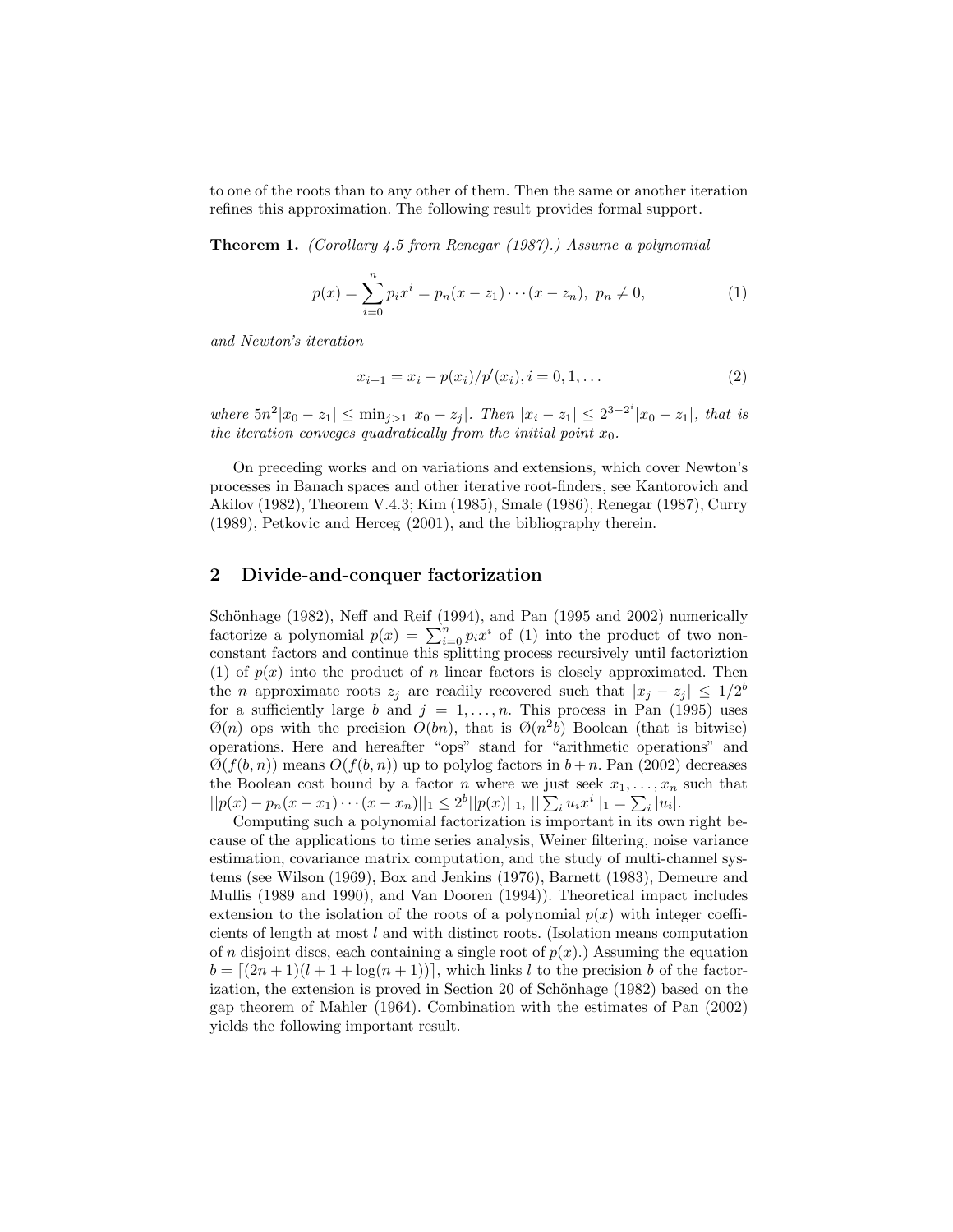**Theorem 2.** Let polynomial  $p(x)$  of (1) have *n* distinct simple zeros and integer *coefficients in the range*  $[-2^{\tau}, 2^{\tau}]$ *. Then one can isolate the n zeros of*  $p(x)$  *from each other at by using*  $\mathcal{O}(n^2 \tau)$  *Boolean operations.* 

The cited arithmetic and Boolean cost estimates are optimal up to polylogarithmic factors (see Pan (2002)), but the users prefer to employ alternative functional iteration algorithms such as the Weierstrass–Durand–Kerner (hereafter WDK) and Ehrlich–Aberth algorithms (see Weierstrass (1903), Durand (1960), Kerner (1966), Ehrlich (1967), and Aberth (1973)). The known upper estimates for the complexity of these algorithms is no match to the ones of Pan (2002), but the gap disappears if we rely on informal empirical data on excellent global convergence of these functional iterations, that is their convergence right from the start (see our further comments on this behavior in the Appendix). Our next sections show, however, that at the stage of the refinement of approximate roots even these highly successful algorithms remain by far inferior to the recursive factorization approach.

#### **3 Efficiency of refinement**

Assume *d* function evaluations per iteration that refines an initial approximation and converges with order *q*. Then it is customary to measure the efficiency of the refinement by

$$
\text{eff} = q^{1/d}.\tag{3}
$$

For example, we have  $q = d = 2$  and eff =  $\sqrt{2}$  for Newton's iteration  $x_{i+1} =$  $x_i - p(x_i)/p'(x_i)$ ,  $i = 0, 1, \ldots$ , whereas  $d = 1$  and  $q = \text{eff} \approx 1.839$  for the root-finder of Muller (1956). More generally, we write  $d = 0.5f/n$  provided the iteration uses *f* ops and the input polynomial has degree *n*, and therefore can be evaluated at a point in 2*n* ops. The record efficiency of the known root-refiners for a single root of a polynomial is 2 (see McNamee and Pan (2012)), in particular achieved by combining a linearly convergent root-finder with the  $\Delta^2$  convergence acceleration of Aitken (1926). In the next sections, however, we refine all *n* roots of  $p(x)$  with the much greater efficiency

eff = 
$$
2^d
$$
,  $d = cn/\log^2 n$  for a positive constant c. (4)

The supporting algorithms are numerically stable, their precision is controlled, and their Boolean cost stays nearly optimal. In particular we avoid using polynomial evaluation at *n* point in  $O(n \log^2 n)$  ops, which saves ops but is numerically unstable and has inferior Boolean complexity.

### **4 Root-refining via recursive divide-and-conquer factorization**

Suppose we are given the coefficients of a polynomial  $p(x)$  of (1) and approximations  $z_1, \ldots, z_n$  to its *n* simple roots  $x_1, \ldots, x_n$ . This defines an approximate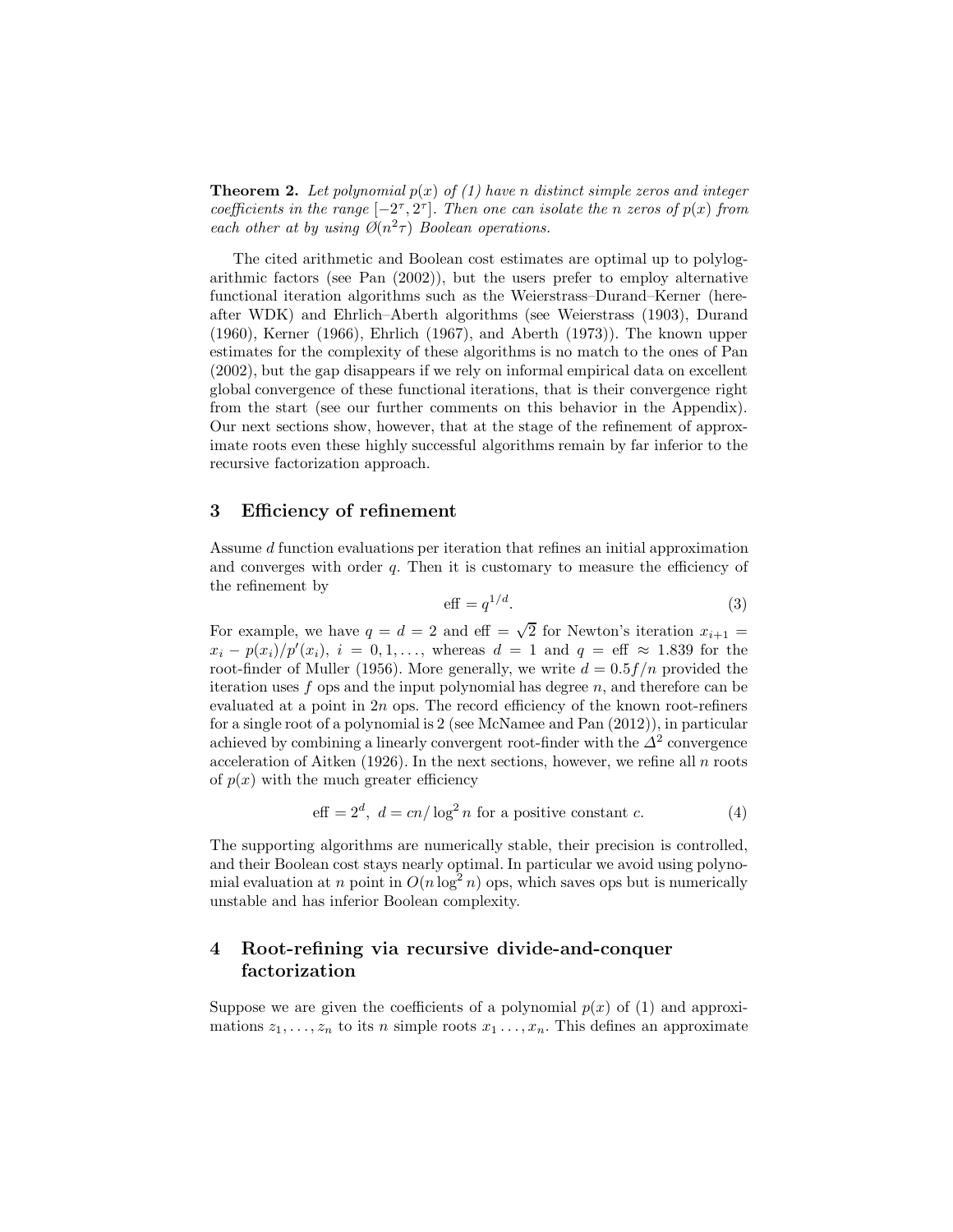factorization

$$
p = p(x) \approx f(x) = p_n(x - z_1) \cdots (x - z_n),
$$
\n<sup>(5)</sup>

and Schönhage  $(1982)$  (by extending Ostrowski  $(1940 \text{ and } 1966)$ ) bounds the approximation errors  $|x_j - z_j|$  for  $|z_j| \leq 1$  and  $|\frac{1}{x_j} - \frac{1}{z_j}|$  for  $|z_j| \geq 1$ ,  $j = 1, ..., n$ in terms of the norm  $||p(x) - f(x)||_1$ . By applying Newton's multivariate iteration to refine this factorization, we arrive at the WDK algorithm (surprisingly this link has not been observed until Pan and Zheng (2011b)).

Now suppose we are given an initial approximate factorization of the polynomial *p* into the product of two factors of comparable degrees,

$$
p \approx f = f_1 f_2,\tag{6}
$$

$$
\deg f_1 < c \deg f_2 < c' \deg f_1 \tag{7}
$$

for two positive constants *c* and *c*<sup>'</sup>; furthermore assume that the root sets of these factors are separated by a root-free annulus  $A(z, r, R) = \{x : r \leq |x - z| \leq R\}$ bounded by two circles with a center  $z$  and radii  $r$  and  $R$ , respectively, such that  $R/r > 1 + c/n^d$  for two constants  $c > 0$  and  $d$ ; we call the ratio  $R/r$  the *relative width* of the annulus and call  $A(z, r, R)$  a  $(c, d)$  *annulus*. Then one can recursively refine these factors by computing the polynomials

$$
f_j^{\text{(new)}} = f_j + t_j
$$

for  $j = 1, 2$  as well as Newton's correction polynomials  $t_j$  satisfying

$$
\frac{r}{f} = \frac{t_1}{f_1} + \frac{t_2}{f_2} \tag{8}
$$

where  $r = p - f$ ,  $\deg t_j < \deg f_j$  and  $f_j = \frac{f}{f_j}$  for  $j = 1, 2$  (cf. Schönhage (1982)). The well known algorithms compute such a partial fraction decomposition (hereafter referred to as PFD) by using  $O(n \log^2 n)$  ops (cf. Bini and Pan (1994), Problem 4.2c (PART·FRAC), pages 30–31). The computation is prone to numerical stability problems, but the modification in the next section avoids them.

The iterative updating process converges quadratically and define approximate factorization (6) provided we are given a  $(c, d)$  annulus with a positive  $c$ and  $d \le 1$ , e.g., a  $(1, 1)$  annulus (see Kirrinnis (1998)).

As soon as we closely approximate the factors  $f_1$  and  $f_2$ , we recursively factorize both of them in similar fashion, stopping when we arrive at a refined complete approximate factorization  $(5)$  where  $z_1, \ldots, z_n$  approximate the *n* roots  $x_1, \ldots, x_n$  with a desired accuracy.

In the next sections we support estimate  $(4)$  in two ways, by employing the algorithms of Kirrinnis (1998) and Bini and Pan (1996), respectively.

#### **5 Polynomial root-refining based on Kirrinnis' iteration**

Kirrinnis (1998) has extended the above techniques to the refinement of an initial factorization  $p \approx f = f_1 \cdots f_s$  into the product of *s* nonconstant factors for any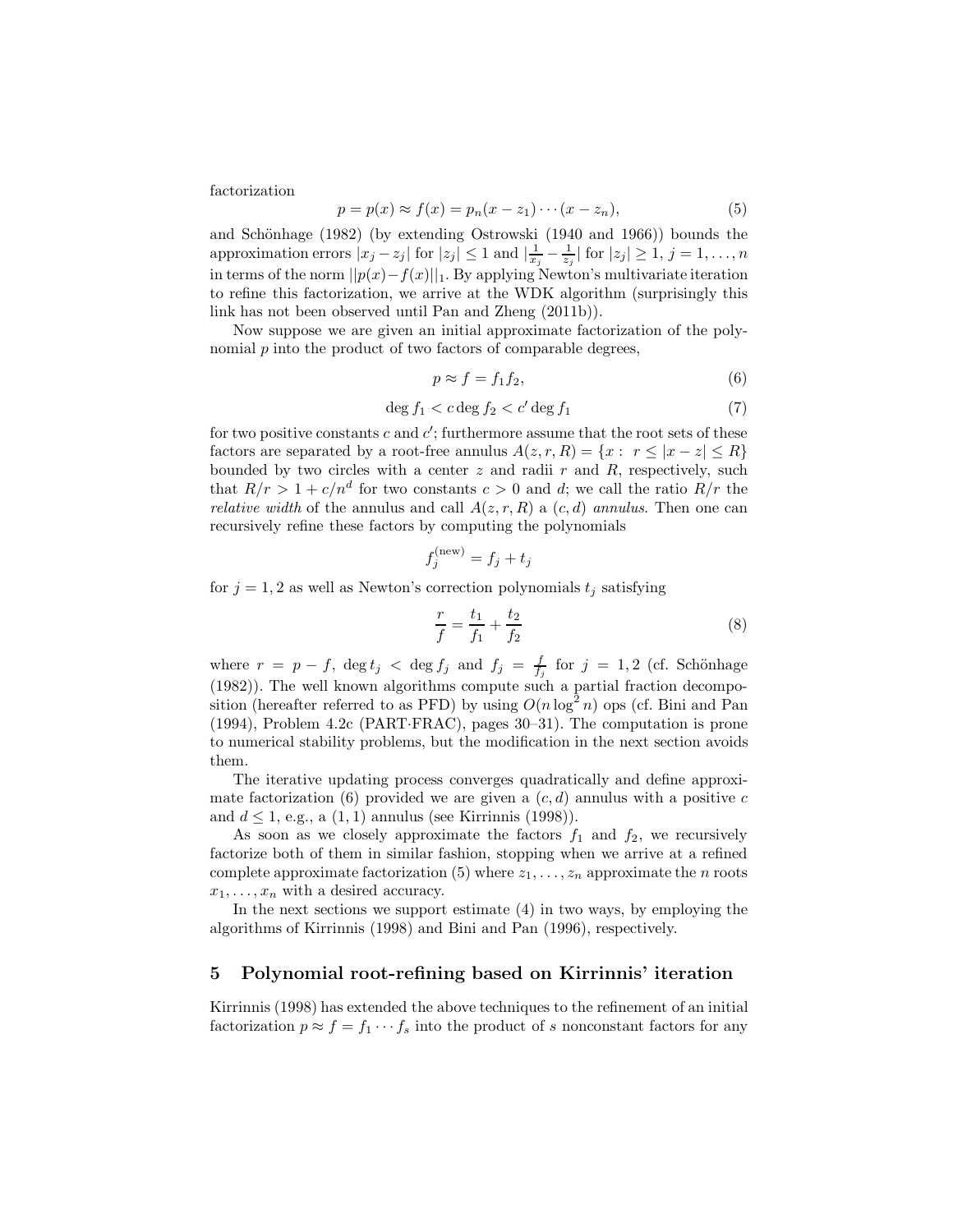integer *s* from 2 to *n*, that is he assumed  $1 < s \le n$ , deg  $f_j > 0$  for all *j*, and  $\deg f_1 + \cdots + \deg f_s = n$ . Furthermore, he has proved quadratic convergence of the iteration as well as of its variant in which he improved the efficiency and numerical stability of the refinement. In this variant he confined the most expensive and numerically unstable stage of the PFD computation to the first iteration. At all subsequent iterations he updated the corrections  $t_i$  and new factors  $f_j$  as follows (we decrypt his formulas a little):

$$
f = f_1 \cdots f_s,\tag{9}
$$

$$
t_j^{\text{new}} = (2 - t_j \frac{f}{f_j}) t_j \text{ mod } f_j, \ j = 1, \dots, s,
$$
 (10)

$$
f_j^{\text{new}} = f_j + (t_j^{\text{new}} p \bmod f_j), \ j = 1, ..., s.
$$
 (11)

In the above variations, polynomial multiplications replace the computation of PFDs; this improves numerical stability and decreases the number of ops per refinement iteration to  $O(n \log n)$ . Kirrinnis (1998) also estimates precision and Boolean cost of these computations: they stay at nearly optimal level.

We assume the iteration for  $s = 2$  and the balanced splitting condition (7), extend splitting recursively, and arrive at the bound (4).

**Theorem 3.** *Assume <sup>n</sup> close initial approximations to <sup>n</sup> distinct roots of a polynomial*  $p(x)$  *of (1) and refine them by recursively applying equations (9)– (11) for s* = 2 *and balanced splitting condition (7), also extended recursively. Then the refinement has efficiency (4).*

*Proof.* Represent the above recursive refinement process by a binary tree whose root  $p$  has two children  $f_1$  and  $f_2$ , each of them in turn has at most two children such that  $f_1 \approx f_{11}f_{12}$  and  $f_2 \approx f_{21}f_{22}$ , and so on. At every level of the tree its nodes represent polynomials whose degrees sum to *n* − *l* where *l* denotes the number of linear factors output at the previous levels. The tree has  $O(\log n)$  levels because we balance degrees of the factors in every splitting by extending bound (7). It follows that computing Newton's corrections for all factor polynomials at each level takes  $O(n \log n)$  ops per iteration. This is translated into  $d = O(\frac{\log n}{n})$ per level,  $d = O(\frac{\log^2 n}{n})$  for all the  $O(\log n)$  levels, and thus into (4) because  $q = 2$  for Newton's iteration.

#### **6 Polynomial root-refining based on splitting about a line**

An alternative recursive factorization process of Cardinal (1996) employs the companion matrix techniques; its refinement in Bini and Pan (1996) also supports efficiency (4). Cardinal (1996) factorizes a polynomial  $p(x)$  of a degree *n* based on recursive application of the matrix sign iteration

$$
y_{i+1} = \frac{1}{2}(y_i + y_i^{-1}), \ i = 0, 1, \dots
$$
 (12)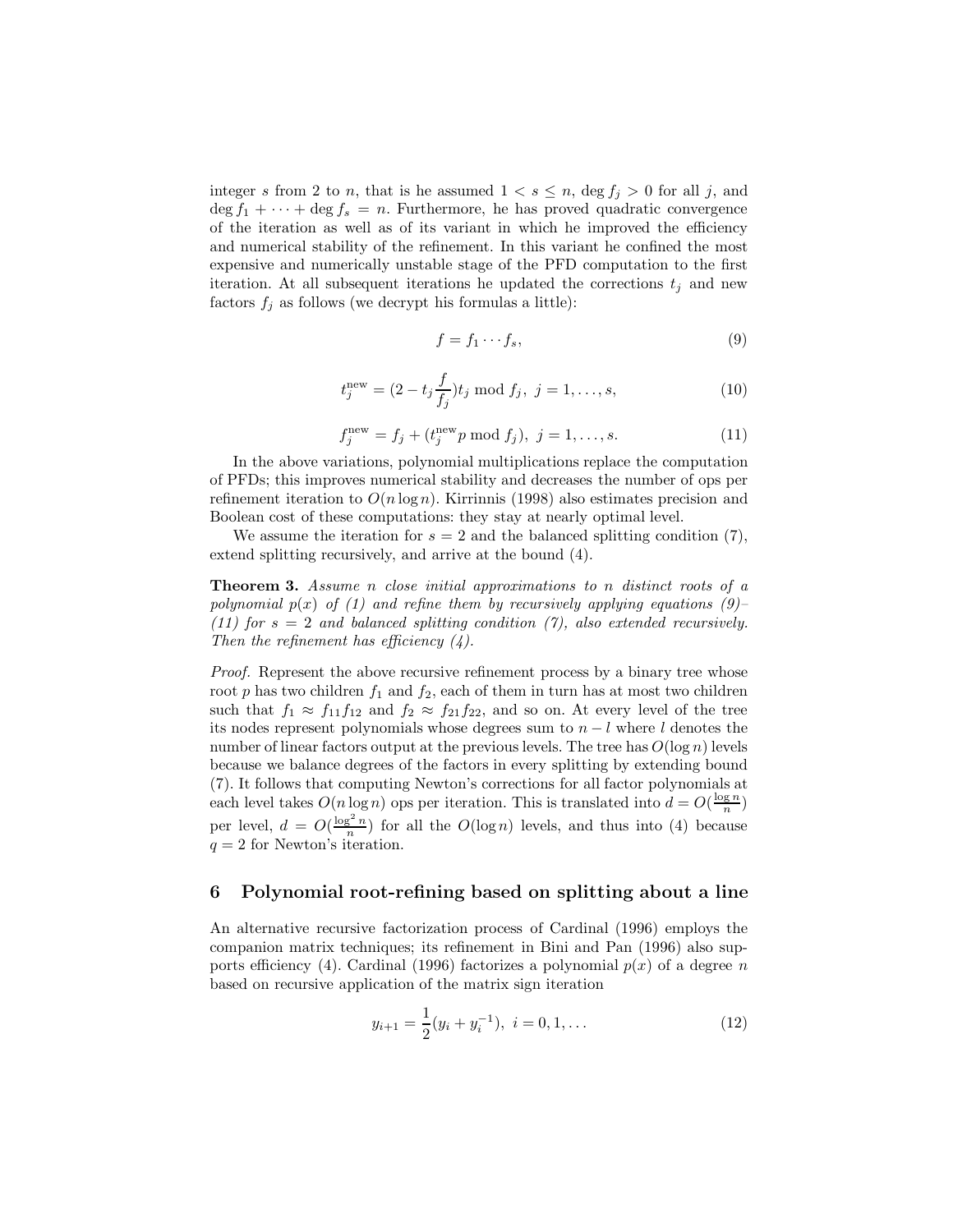to the associated companion matrix *C* of the polynomial  $p(x)$ . The iteration begins with  $y_0 = C$  and defines a quadratically converging process that splits an input polynomial into two factors with the two root sets separated by the imaginary axis  $\{x: \Re(x) = 0\}$  provided no roots lie on this axis. The following theorem specifies convergence estimate; they show faster convergence for the images of the roots that lie closer to the two points  $\pm 1$ .

**Theorem 4.** *(See Bini and Pan (1996), page 500.) Write*  $\gamma = \left| \frac{y_0 - 1}{y_0 + 1} \right|$  *and as* $sume (12)$  and  $\Re(y_0) \neq 0$ . Then  $|y_i - 1| \leq \frac{2\gamma^{2i}}{1-\gamma^{2i}}$  for  $i = 0, 1, \ldots$  *if*  $\Re(y_0) > 0$ , *whereas*  $|y_i + 1| \le \frac{2}{\gamma^{2^i} - 1}$  *for*  $i = 0, 1, \ldots$  *if*  $\Re(y_0) < 0$ *.* 

As soon as the root images converge to the points 1 and −1, one can readily split out a respective factor  $f_1 = f_1(x)$  of  $p(x)$  (see Pan, Qian and Zheng (2012)); then one can approximate the factor  $f_2 = p/f_1$  by applying approximate division (cf. Pan (1995) or Kirrinnis (1998)).

Iteration (12) involves additions and inversions in the Frobenius algebra  $\mathcal{A}_{C}$ generated by the companion matrix *C* of the input polynomial  $p(x)$ ; an addition takes *n* ops, inversion  $O(n \log^2 n)$  ops (see Cardinal (1996) or Pan(2005)).

Bini and Pan (1996) replace (12) with the iteration

$$
y_{i+1} = (15 - 10y_i^2 + 3y_i^4)y_i/8, \ i = 0, 1, \dots
$$
 (13)

By virtue of the following theorem (see Bini and Pan (1996), Proposition 4.1), the iteration converges cubically to one of the two points  $z = \pm 1$  from any initial point in the discs  $D_{z,1/2} = \{x : |x - z| \leq 1/2\}.$ 

**Theorem 5.** Write  $\gamma_i = |y_i - \text{sign}(\Re(y_i))|$  for  $i = 0, 1, ...$  Assume (13) and  $\gamma_0 \le 1/2$ . Then  $\gamma_i \le \frac{32}{113} (\frac{113}{128})^{3^i}$  for  $i = 1, 2, ...$ 

Transition from iteration (12) to (13) replaces matrix inversions by multiplications in the algebra  $A_C$ , each reduced to six FFTs a *n* points, and so the cost decreases to  $O(n \log n)$  ops per step, translated into  $O(\log n)$  function evaluations per iteration, similarly to Kirrinnis (1998). Consequently the iterative process again supports bound (4), although in a way distinct from Kirrinnis (1998). Moreover, the algorithm avoids the computation of a PFD, required at the first iteration of Kirrinnis (1998).

### **7 Computation of (1***,* **1) annuli**

Next we complete the refinement algorithms by computing (1*,* 1) annuli; the first of the annuli defines the factors  $f_1$  and  $f_2$  satisfying (7), and the next annuli define similar splittings of the polynomials *<sup>f</sup>*1, *<sup>f</sup>*2, and their factors at the subsequent recursive steps.

We can compute the desired annuli by following Pan (1995 and 2002) and based on approximating the roots of higher order derivatives of  $p(x)$ , but this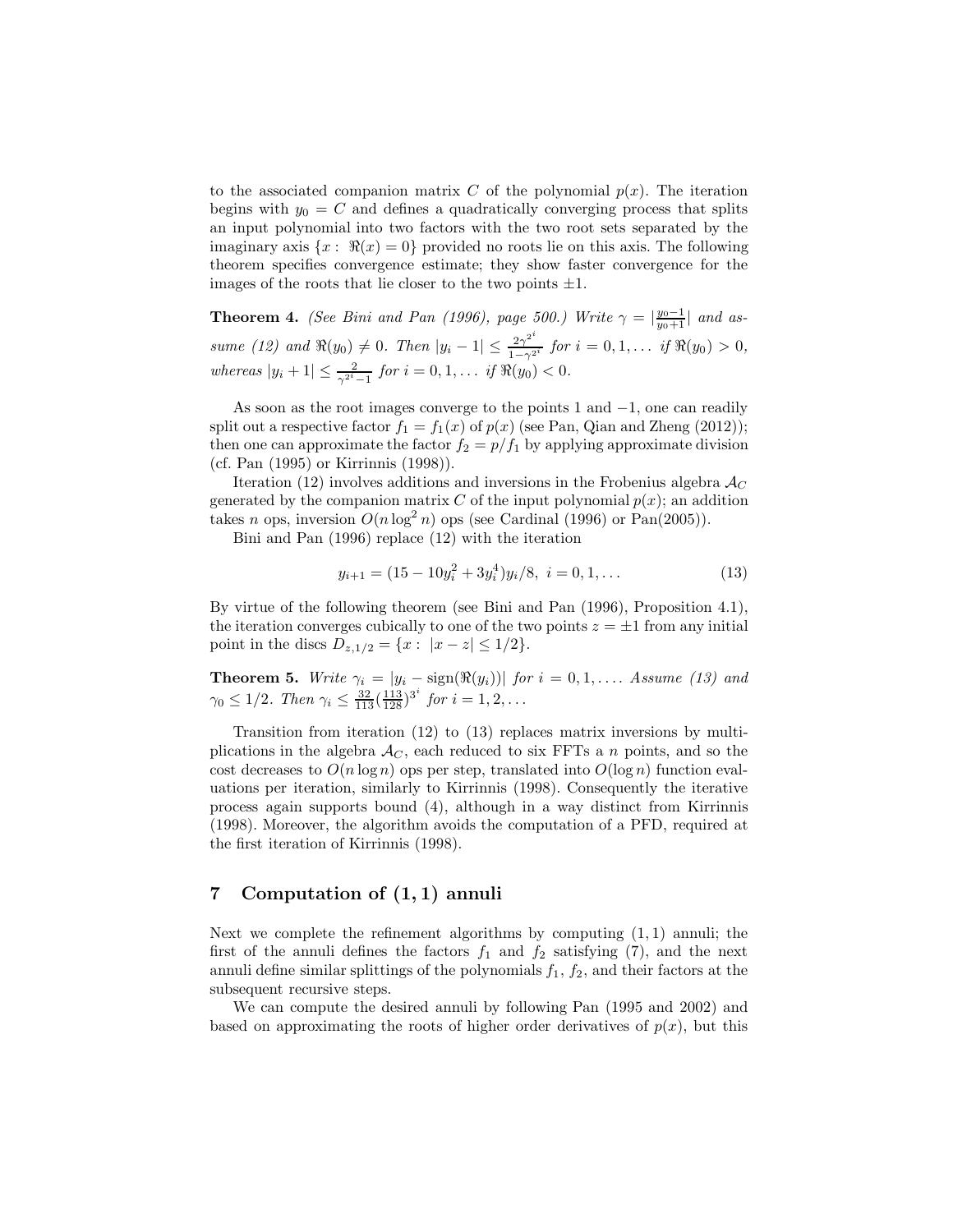process is rather complicated and expensive; we proceed more efficiently by using close initial approximations to the roots of  $p(x)$  available for refinement. We first recall the following results (cf. Pan (2002)).

**Theorem 6.** *Given a polynomial*  $p(x)$  *of (1) two real constants*  $c > 0$  *and d*, and a complex value z, we need  $O(n \log^2 n)$  ops to approximate within relative *errors of*  $1 + c/n^d$  *the distances*  $|z - x_j|$  *between z and all roots*  $x_j$  *of*  $p(x)$  *for*  $j = 1, \ldots, n$ *.* 

**Corollary 1.** *Given a polynomial*  $p(x)$  *of* (1) *with n distinct roots, a fixed real*  $u > 1$  *and a complex*  $v_0$ , we need  $O(n \log^2 n)$  *ops to compute either (i) a required wide separating annulus for*  $p(x)$  *or (ii) a disc*  $D(v_1, \rho_1) = \{x : |x - v_1| \leq \rho_1\}$ *containing at least*  $n/12$  *roots of*  $p(x)$  *where*  $|v_0 - v_1| \geq u\rho_1$ *.* 

It remains to extend computations from case (ii) to arrive at case (i). Before delving into this, however, we decrease the estimates of the theorem and consequently corollary by a factor  $\log^2 n$  by using approximate roots  $z_1, \ldots, z_n$ , not assumed to available in Pan (2002). Furthermore, by reapplying the amended corollary for *v* replacing *z*, we obtain a disc  $D(v_2, \rho_2) = \{x : |x - v_2| \le \rho_2\}$ containing at least *n*/12 roots of  $p(x)$  and such that  $|v_2 - v_0|/\rho_2$  has order of  $u^2$ , unless we yield the desired case (i). By reapplying the corollary  $t = O(\log n)$ times we use  $O(n \log n)$  ops overall and ensure either the desired case (i) or the bound  $|v_t - v_0|/\rho_t \ge s = cn^d$  for any fixed real  $c > 0$  and *d*. It remains to treat the latter case where it is sufficient for us to choose *c* and *d* such that  $s = cn^d \geq 3$ and thus

$$
|v_t - v_0|/\rho_t \ge 3. \tag{14}
$$

Let *n<sub>s</sub>* denote the number of the roots of  $p(x)$  in the disc  $D(v_k, s\rho_k)$  =  ${x: |x - v_k| \le s\rho_k}$ . By assumption (ii) we have  $n_s \ge n/12$  for  $s \ge 1$ . Consider  $n_s$  for  $s = s_h = (1+1/n)^h$  for  $h = 0, 1, \dots$  If  $s_h = s_{h-1}$ , then  $A(v_k, s_{h-1} \rho_k, s_h \rho_k)$ is a root-free annulus with relative width  $1+1/n$ , that is a  $(1, 1)$  annulus. Clearly,  $s_h > s_{h-1}$  for at most  $n - n/12$  integers *h* because at most  $n - n/12$  roots lie outside the disc  $D(v_t, \rho_t)$ . Therefore we have a  $(1, 1)$  annulus  $A(v_t, s_{h-1}\rho_t, s_h\rho_t)$ for  $h \leq n - n/12$ . It supports approximate factorization (6). Note that

$$
s_h/\rho_t \le (1+1/n)^h \le (1+1/n)^n < 3. \tag{15}
$$

Now it remains to ensure the degree bound (7).

We achieve this by computing a complex  $v_0$  such that application of the avove construction produces the factor  $f_1$  of degree at most  $3n/4$ . In our procedure of computing  $v_0$  assume that we have sufficiently close approximations  $z_j$  to the *n* distinct roots  $x_j$  of  $p(x)$ ,  $j = 1, \ldots, n$ . Furthermore assume that  $n = 4k$  is divisible by 4,  $\Re(z_j) \leq \Re(z_{2k}) < \Re(z_{2k+1}) \leq \Re(z_l)$  for  $j < 2k$  and  $l > 2k+1$ ,  $\Im(z_j) \leq \Im(z_k) < \Im(z_{k+1}) \leq \Im(z_l)$  for  $j < k$  and  $k+1 < l \leq 2k$ , and  $\Im(z_j) \leq$  $\Im(z_{3k}) < \Im(z_{k+1}) \leq \Im(z_l)$  for  $2k < j < 3k$  and  $3k < l$ . We can yield the latter bounds by properly enumerating the roots if all their projections on the real and imaginary axis are distinct; the latter property holds with probability 1 under random rotation of the complex plane.

Now we proceed as follows.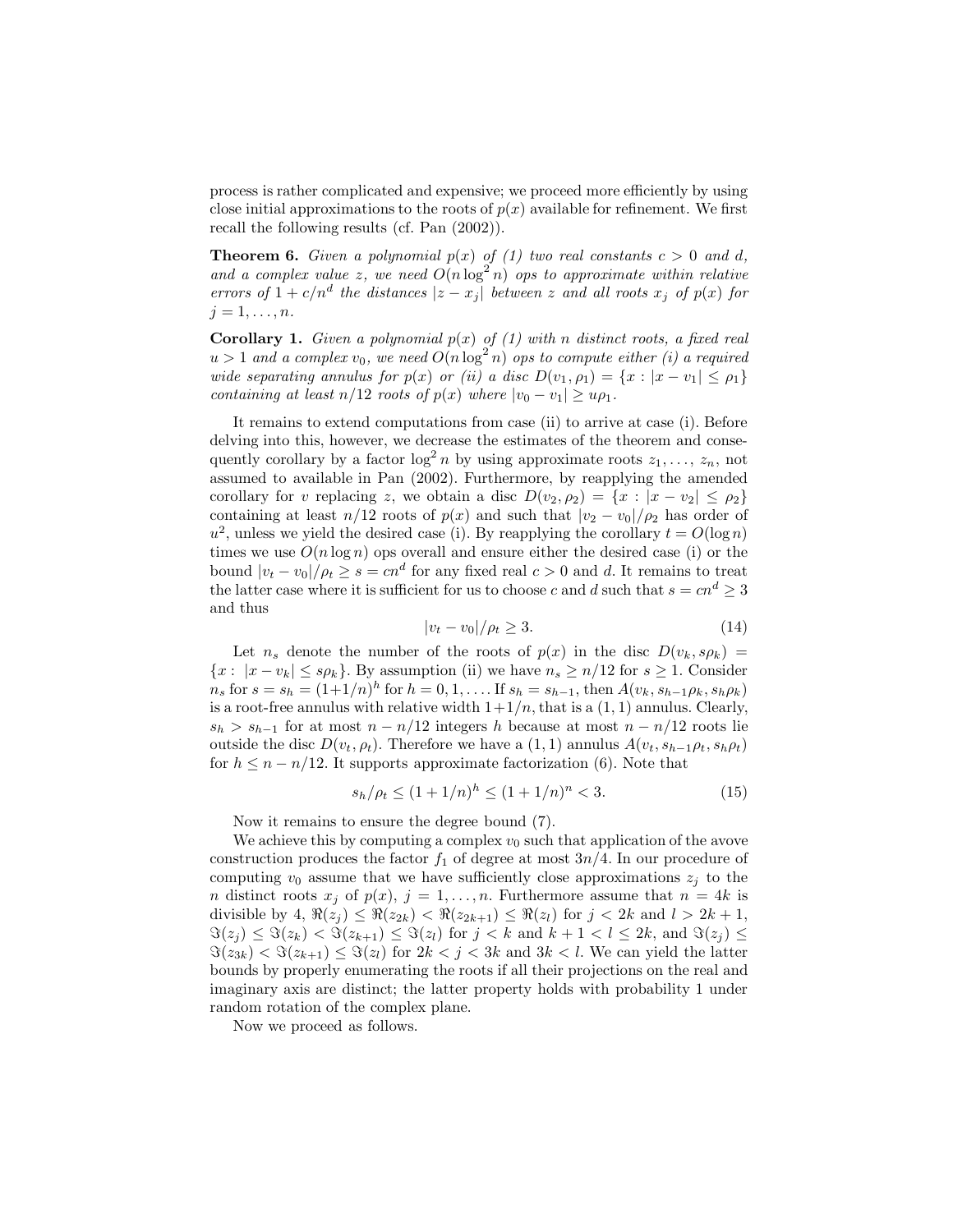#### **Flowchart 1. Computing a** (1*,* 1) **annulus.**

COMPUTATIONS:

- *1. Compute the half-sum*  $a = 0.5(\Re(z_{2k}) + \Re(z_{2k+1}))$ .
- 2. Compute the three half-sums  $a_1 = 0.5(\Im(z_k) + \Im(z_{k+1}))$ ,
- $a_2 = 0.5(\Im(z_{3k}) + \Im(z_{3k+1}))$  *and*  $b = 0.5(a_1 + a_2)$ *.*

OUTPUT  $v_0 = a + b\sqrt{-1}$ .

**Theorem 7.** *Suppose that Flowchart 1 has output a complex*  $v_0$  *and that the inequality*  $|v_k - v_0| > \rho_k$  *holds for some complex value*  $v_k$  *and positive*  $\rho_k$ *. Then the disc*  $D(v_k, \rho_k)$  *contains at most*  $3n/4$  *roots of*  $p(x)$ *.* 

*Proof.* Partition the complex plane into four domains  $D_1$ ,  $D_2$ ,  $D_3$ , and  $D_4$ bounded by the straight line  $L = \{x : \Re(x) = a\}$  and the two half-lines  $R_1 = \{x : \Re(x) \le a \text{ and } \Im(x) = a_1\}$  and  $R_2 = \{x : \Re(x) \ge a \text{ and } \Im(x) = a_2\}$ , both half-lines being orthogonal to the line  $L$ . The point  $v_0$  lies on the line  $L$ at the same distance from the half-lines  $R_1$  and  $R_2$ . By definition of these four domains, each of them contains exactly  $k = n/4$  roots of  $p(x)$ . Combining (14) and (15) obtain the bound  $|v_t - v_0| > \rho_t$ , which implies that the disc  $D(v_k, \rho_k)$ can have nonempty intersections with at most three of the domains  $D_1$ ,  $D_2$ ,  $D_3$ , and  $D_4$ . Therefore it contains neither of  $n/4$  roots of  $p(x)$  lying in the fourth domain.

*Remark 1.* Bound (4) on the efficiency of polynomial root-refinement has been stated in McNamee and Pan (2012) where a supporting recursive factorization was outlined, although the splitting steps relied on the computation of PFDs, as in our Section 4. We add the supporting algorithms of our Sections 5 and 6, which enable us to avoid numerical stability problems, thus decreasing the precision of computing and the Boolean (bitwise operation) complexity bounds, and we cover the issue of computing (*c, d*) annuli, skipped in McNamee and Pan (2012).

### **8 On the implementation of root refinement via recursive factorization**

So far the implementation of recursive factorization for root-finding had only moderate success (due to X. Gourdon), the hardest stages been the computation of the wide separating annuli and initial factorizations. Refinement does not include the latter stage, whereas the former stage is dramatically simplified in the algorithm of the previous section. For a large class of inputs various further heuristic simplifications of this algorithm work, e.g., Flowchart 1 can immediately define the desired (1*,* 1) annuli, without invocation of Theorem 6.

The algorithm is amenable to parallel acceleration, but in that respect may be surpassed by the iterations directed to a single root such as Newton's root-finder or Inverse Power Iteration for eigen-solving for the companion matrix. Namely, assume that we concurrently apply such iteration at *h* crude but sufficiently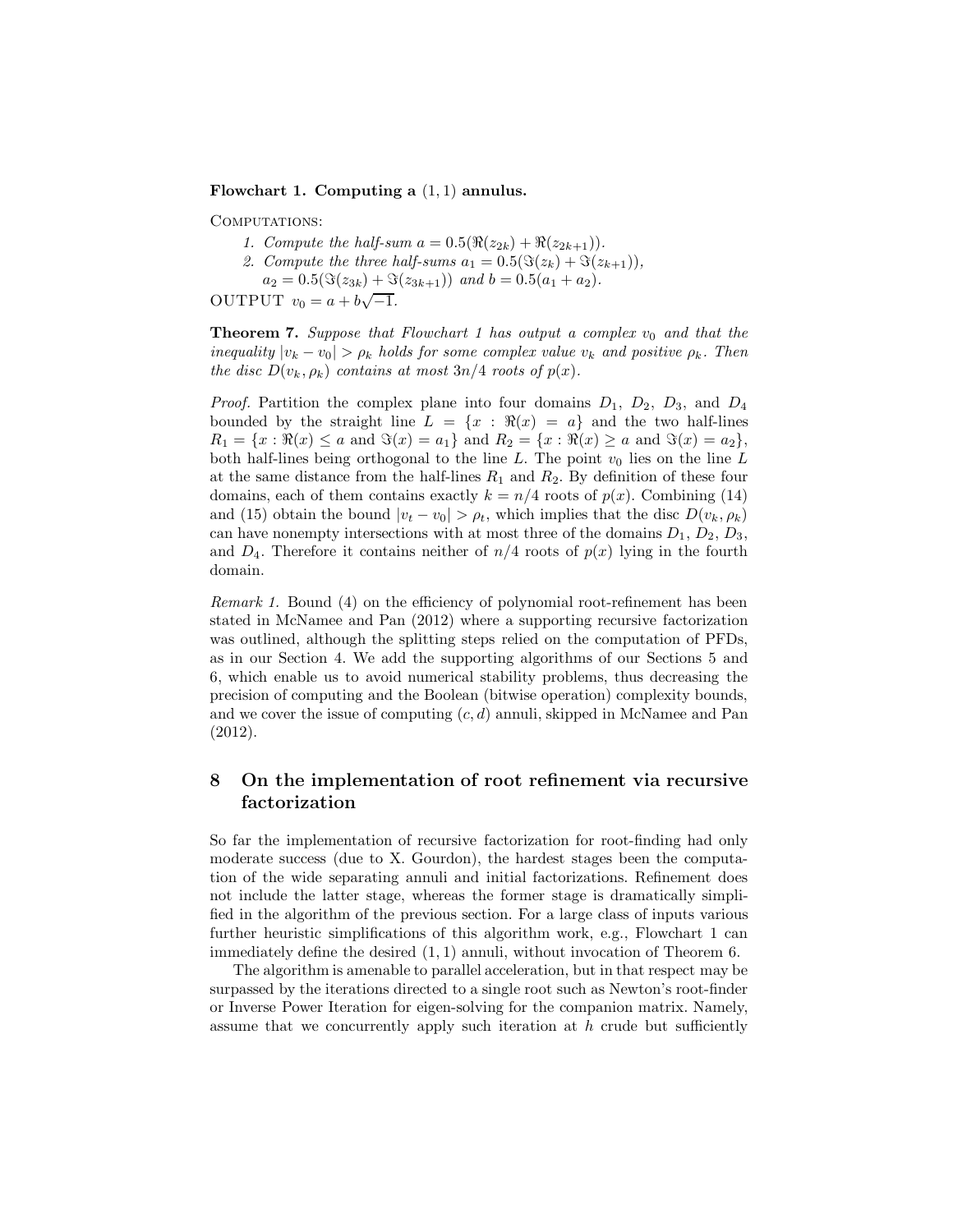close initial approximations to h distinct roots for  $1 < h \leq n$  (see Pan and Zheng (2011b)). Then the parallel processing requires no data exchange among the *h* processors, thus allowing acceleration of the refinement by a factor *h*.

# **Appendix**

### **A Can one benefit from expanding the system of constraints and variables?**

Pan and Zheng (2011b) suggest that the reduction of root-finding for a univariate polynomial of a degree *n* to the multivariate polynomial system of *n* Viète's (Vieta's) polynomial equations with *n* unknowns can explain the empirical strength of global convergence of the WDK and Ehrlich–Aberth iterations, based on such a system. The authors argue that multiple additional constraints keep the iterative process on its course to convergence stronger than the single polynomial equation can do. If true, this suggests a more general recipe of properly expanding an original system of constraints to support more reliable convergence of its iterative solution. Empirical global convergence of iterative solution of a polynomial equation is also quite strong for some companion matrix algorithms (see Pan and Zheng (2011a)). Then again the algorithms compute the solution to *n* constraints defining *n* unknowns: namely, an eigenvalue and an eigenvector of dimension *n* (defined up to scaling), versus the single constraint defined by a univariate polynomial equation. Yet another example is the known effect of using the duality in linear and nonlinear programming and in the solution of a multivariate system of polynomial equations (see Mourrain and Pan  $(2000)$  and Faugére  $(2002)$ ). Should these examples motivate further attempts of improving global convergence of iterative solution to a system of constraints (in particular a system of multivariate polynomial equations) by means of their proper expansion with additional constraints and varaibles? The idea has strong support from many proverbs such as "One's as good as none", "There's strength in numbers", "One man does not make a team" (see more in Pan and Zheng (2011b)), but does not seem to be yet explicitly proposed in sciences.

#### **REFERENCES**

Aberth, O. (1973), Iteration Methods For Finding All Zeros of a Polynomial Simultaneously, *Mathematics of Computation*, **27**, **122**, 339–344

Aitken, A.C. (1926), On Bernoulli's numerical solution of algebraic equations, *Proc. Roy. Soc. Edin.* **46**, 289–305

Barnett, S. (1983), *Polynomial and Linear Control Systems*, Marcel Dekker, New York

Bell, E. T. (1940), *The Development of Mathematics*, McGraw-Hill, New York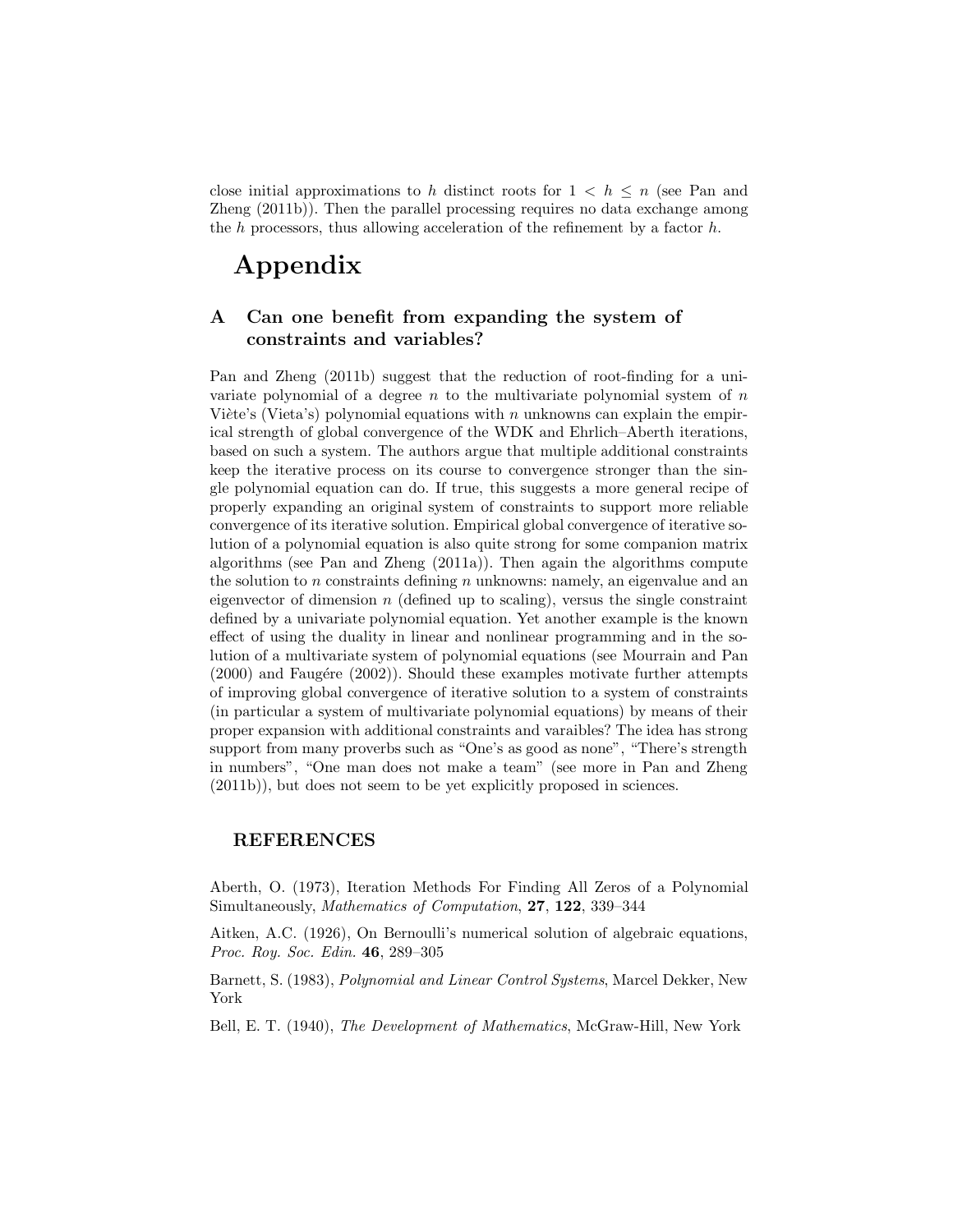Bini, D. and Pan, V. Y. (1994), *Polynomial and Matrix Computations, Vol. 1: Fundamental Algorithms*, Birkhäuser, Boston

Bini, D. and Pan, V. Y. (1996), Graeffe's, Chebyshev, and Cardinal's processes for splitting a polynomial into factors, *J. Complexity*, **12**, 492–511

Box, G. E. P. and Jenkins, G. M. (1976), *Time Series Analysis: Forecasting and Control*, Holden-Day, San Francisco

Boyer, C. A. (1968), *A History of Mathematics*, Wiley, New York

Cardinal, J. P. (1996), On two iterative methods for approximating the roots of a polynomial, *Proceedings of AMS-SIAM Summer Seminar: Mathematics of Numerical Analysis: Real Number Algorithms* (J. Renegar, M. Shub, and S. Smale, editors), Park City, Utah, 1995. *Lectures in Applied Mathematics*, **32**, 165–188, American Mathematical Society, Providence, Rhode Island

Curry, J. H. (1989), On zero finding methods of higher order from data at one point, *J. of Complexity* **5**, 219–237

Durand, E. (1960), Equations du type  $F(x) = 0$ : Racines d'un polynome, In *Solutions numeriques des equations algebriques*, volume 1, Masson, Paris

Demeure, C. J. and Mullis, C. T. (1989), The Euclid algorithm and the fast computation of cross–covariance and autocovariance sequences, *IEEE Trans. Acoust., Speech, Signal Processing* **37**, 545–552

Demeure, C. J. and Mullis, C. T. (1990), A Newton–Raphson method for movingaverage spectral factorization using the Euclid algorithm, *IEEE Trans. Acoust., Speech, Signal Processing* **38**, 1697–1709

Ehrlich, L. W. (1967), A modified Newton method for polynomials, *Comm. of ACM*, **10**, 107–108

Faugére, J. C.  $(2002)$ , A new efficient algorithm for computing Gröbner bases without reduction to zero (F5), in *Proceedins of the International Symposium on Symbolic and Algebraic Computation (ISSAC 2002)*, 75–83, ACM Press, NY

Gathen, J. von zur and Gerhard, J. (2003), *Modern Computer Algebra*, Cambridge University Press, Cambridge, UK (second edition)

Kantorovich, L.V. and Akilov, G.P. (1982), *Functional Analysis*, Pergamon, Oxford

Kerner, I. O. (1966), Ein Gesamtschrittverfahren zur Berechnung der Nullstellen von Polynomen, *Numerische Mathematik* **8**, 290–294

Kim, M.-H. (1985), Computational complexity of the Euler type algorithms for the roots of complex polynomials, PhD Thesis, City University of New York

Kirrinnis, P. (1998), Polynomial factorization and partial fraction decomposition by simultaneous Newton's iteration, *J. of Complexity* **14**, 378–444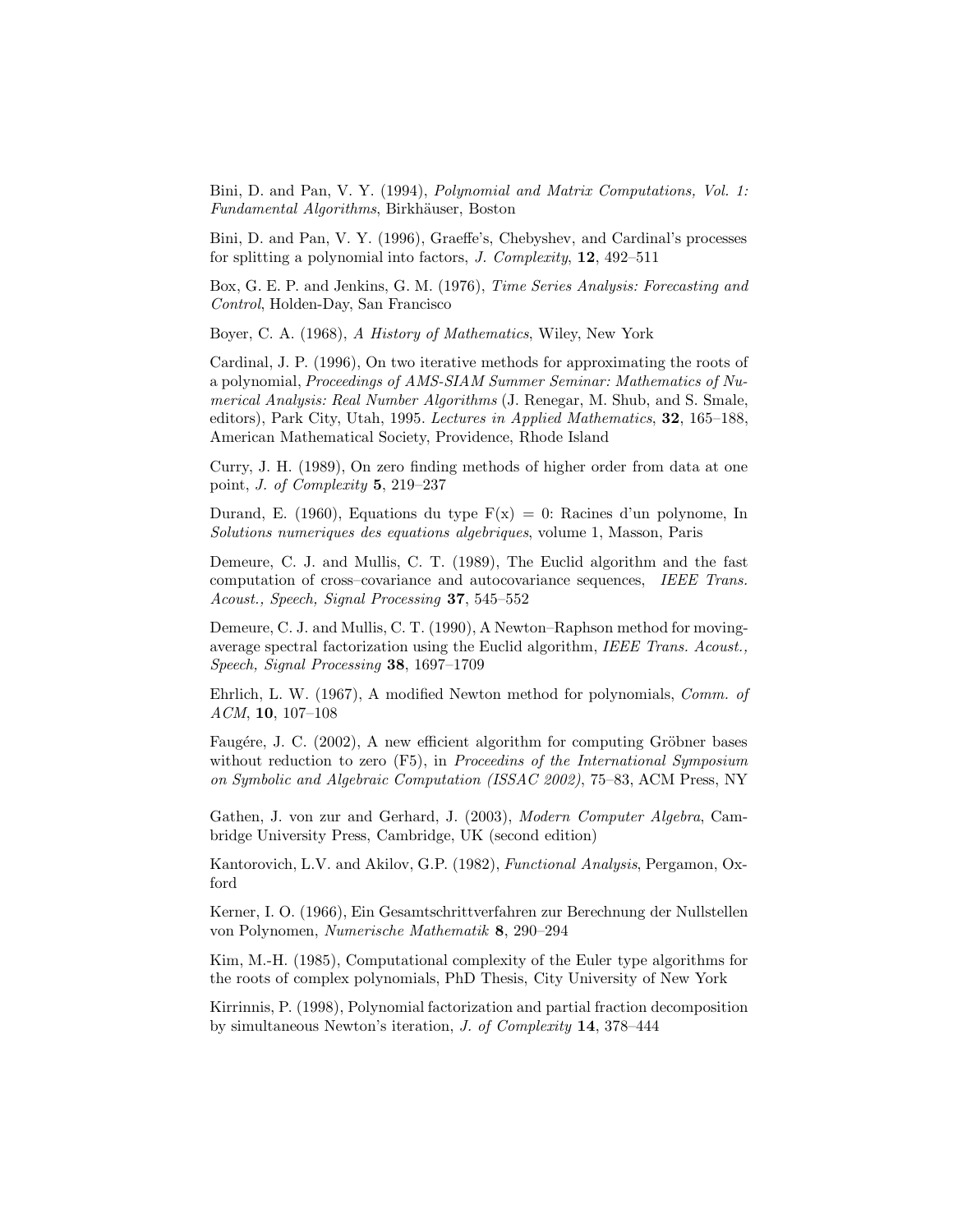McNamee, J.M. (2002), A 2002 update of the supplementary bibliography on root of polynomials, *J. Comput. Appl. Math.* **142**, 433–434; also at web-site www.yorku.ca/~mcnamee/

McNamee, J.M. (2007), *Numerical Methods for Roots of Polynomials (Part 1)*, Elsevier, Amsterdam

McNamee, J.M. and Pan, V.Y. (2012), Efficient Polynomial Root-refiners: a Survey and New Record Estimates, Computers and Mathematics with Applications, **63**, 239–254

Mourrain, B. and Pan, V. Y. (2000), Multivariate polynomials, duality and structured matrices, *J. of Complexity*, **16**, **1**, 110–180. (Proceedings Version in STOC'98)

Muller, D.E. (1956), A method for solving algebraic equations using an automatic computer, *Math. Tables Aids Comput.* **10**, 208–215

Neff, C. A. and Reif, J. H. (1994), An  $o(n^{1+\epsilon})$  algorithm for the complex root problem, *Proc. 35th Ann. IEEE Symp. on Foundations of Computer Science (STOC'94)*, 540–547, IEEE Computer Society Press

Ostrowski, A. M. (1940), Recherches sur la méthode de Graeffe et les zéros des polynomes et des series de Laurent, *Acta Math.* **72**, 99–257

Ostrowski, A. M. (1966), *Solution of Equations and Systems of Equations*, Academic Press, New York (second edition)

Pan, V. Y. (1995), Optimal (up to polylog factors) sequential and parallel algorithms for approximating complex polynomial zeros, *Proc. 27th Ann. ACM Symp. on Theory of Computing*, 741–750, ACM Press, New York

Pan, V. Y. (1996), Optimal and nearly optimal algorithms for approximating polynomial zeros, *Computers and Math. with Applications* **31, 12**, 97–138

Pan, V. Y. (1997), Solving a polynomial equation: some history and recent progress, *SIAM Review*, **39, 2**, 187–220

Pan, V. Y. (1998), Solving polynomials with computers, *American Scientist*, **86**, January-February 1998

Pan, V. Y. (2002), Univariate polynomials: nearly optimal algorithms for factorization and rootfinding, *Journal of Symbolic Computations* **33, 5**, 701–733 (Proc. version in *ISSAC '01*, 253–267)

Pan, V. Y. (2005), Amended DSeSC Power Method for polynomial root-finding, *Computers and Math. (with Applications)*, **49**, **9**–**10**, 1515–1524

Pan, V. Y., Qian, G. and Zheng, A.–L. (2012), Randomized Matrix Methods for Real and Complex Polynomial Root-finding, Tech. Report TR 2012002, *PhD Program in Comp. Sci.*, *Graduate Center, CUNY*, 2012

Available at http://www.cs.gc.cuny.edu/tr/techreport.php?id=429